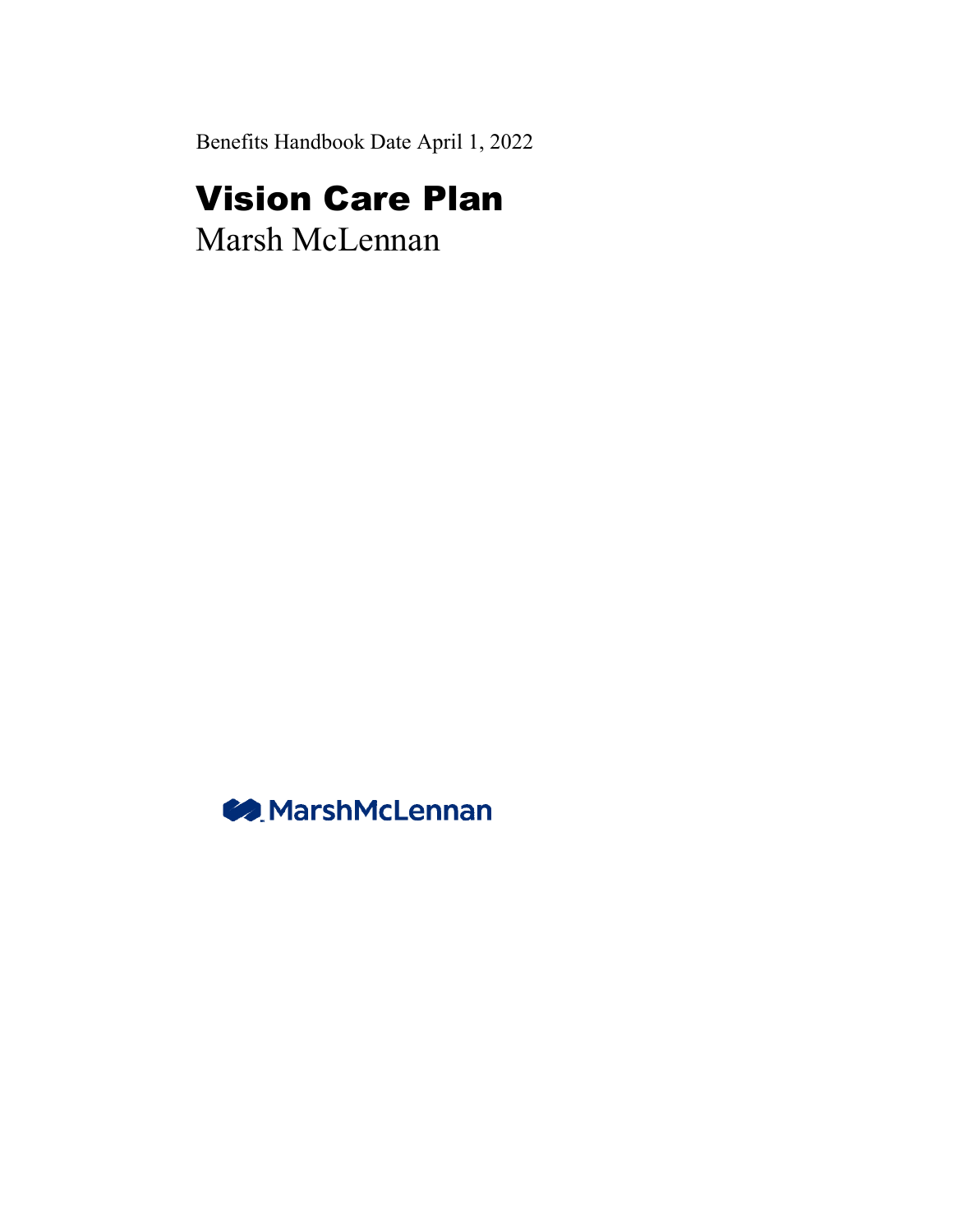# Vision Care Plan

*The Vision Care Plan offers you the opportunity to elect affordable, high-quality eyecare coverage including exams, lenses, frames, and contact lenses through VSP.* 

*References in this section to Marsh & McLennan Companies mean Marsh McLennan.* 

#### A Note about ERISA

The Employee Retirement Income Security Act of 1974 (ERISA) is a federal law that governs many employer-sponsored plans including this one. Your ERISA rights in connection with this Plan are detailed in the *Administrative Information* section.

#### SPD and Plan Document

This section provides a summary of the Vision Care Plan (the "Plan") as of January 1, 2022.

This section, together with the *Administrative Information* section and the applicable section about participation, forms the Summary Plan Description and plan document of the Plan.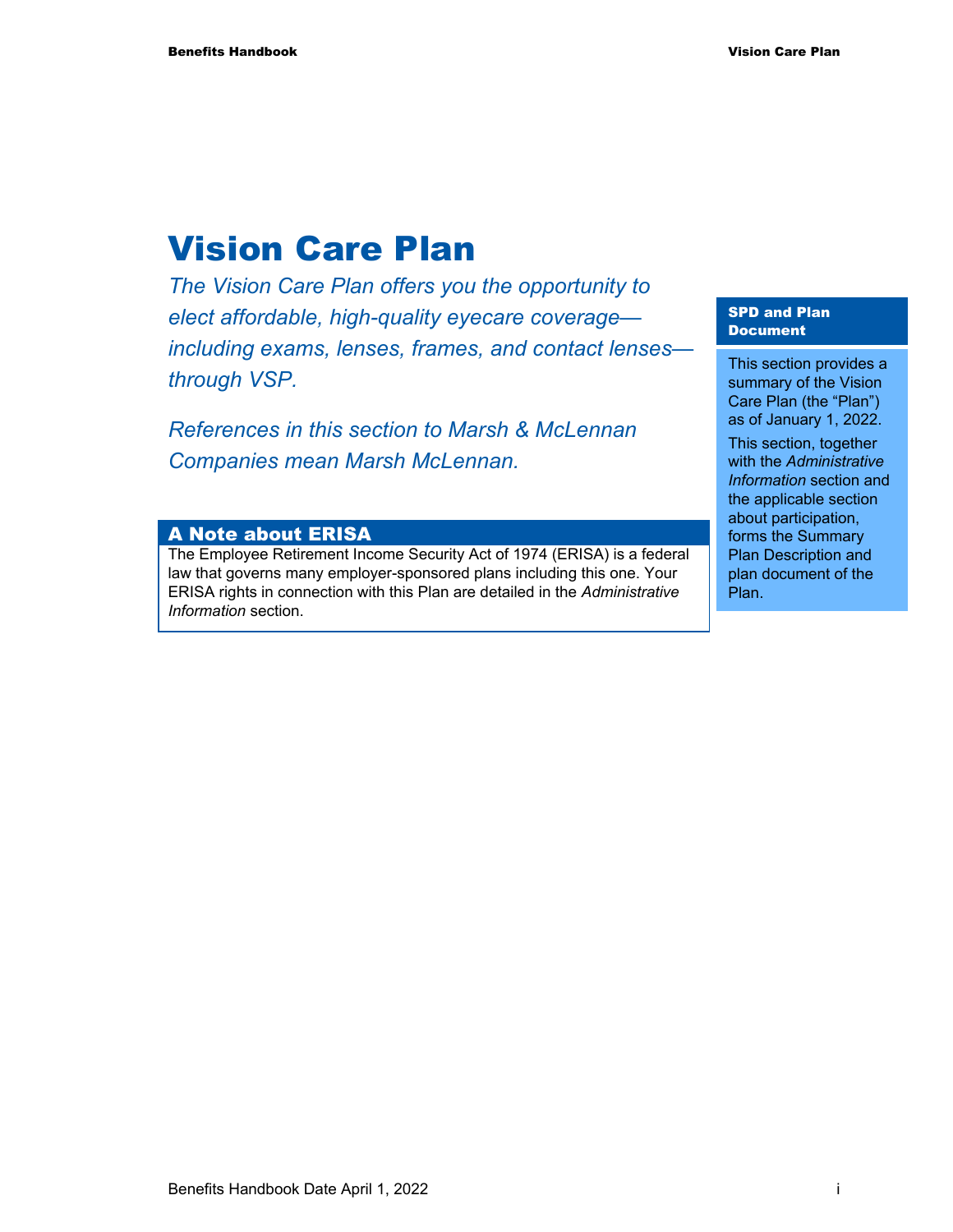# **Contents**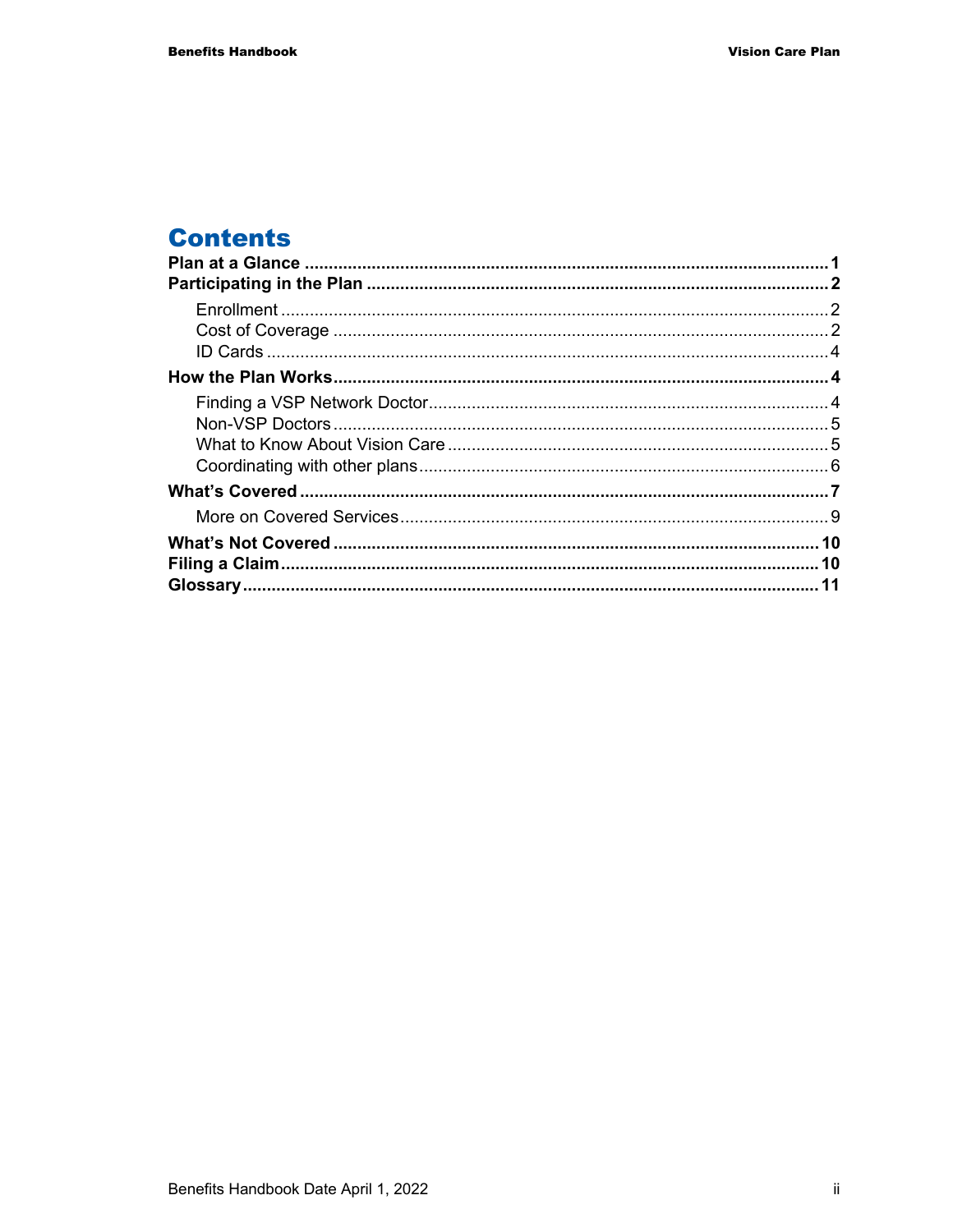# Plan at a Glance

The Plan helps you and your family pay for vision care received through VSP in-network and out-of-network providers. The chart below contains some important Low (Standard) Option and High (Enhanced) Option features, assuming you see a VSP in-network provider. Plan features assuming an out-of-network provider is seen are summarized under "What's Covered" on page 7.

| <b>Plan feature</b>                                                                                                       | <b>Low (Standard) Option</b>                                                                                                                                                                                        | <b>High (Enhanced) Option</b>                                                                                                                        |
|---------------------------------------------------------------------------------------------------------------------------|---------------------------------------------------------------------------------------------------------------------------------------------------------------------------------------------------------------------|------------------------------------------------------------------------------------------------------------------------------------------------------|
| <b>Eye Examination</b>                                                                                                    | Covered in full, after a \$10<br>COPAYMENT, every calendar year                                                                                                                                                     | Covered in full, after a \$10<br>copayment, every calendar year                                                                                      |
| Lenses<br>Single Vision<br>Lined Bifocal<br><b>Lined Trifocal</b><br>Polycarbonate<br>ш<br>(for children<br>up to age 26) | Covered in full, after a \$25<br>copayment, every calendar year                                                                                                                                                     | Covered in full, after a \$10<br>copayment, every calendar year                                                                                      |
| Progressive<br><b>Lenses</b>                                                                                              | Standard Progressive \$0<br>$\mathcal{L}_{\mathcal{A}}$<br>copayment<br>Premium Progressive \$95-\$105<br>$\blacksquare$<br>copayment<br>Custom Progressive \$150-\$175<br>$\mathcal{L}_{\mathcal{A}}$<br>copayment | Standard Progressive \$0<br>×<br>copayment<br>Premium Progressive \$95-\$105<br>L.<br>copayment<br>Custom Progressive \$150-\$175<br>×,<br>copayment |
| <b>Frames</b>                                                                                                             | Covered up to \$150, every other<br>calendar year, with a 20% savings<br>on the amounts over the retail<br>allowance                                                                                                | Covered up to \$200, every calendar<br>year, with a 20% savings on the<br>amounts over the retail allowance                                          |
| <b>Contact Lenses</b><br>(in lieu of lenses<br>and frame)                                                                 | Covered up to \$150, every calendar<br>year; contact lens exam (fitting and<br>evaluation) covered in full with a<br>copayment not to exceed \$60                                                                   | Covered up to \$200, every calendar<br>year, contact lens exam (fitting and<br>evaluation) covered in full with a<br>copayment not to exceed \$60    |
| Contact<br><b>Information</b>                                                                                             | For more information, contact:<br><b>VSP (CLAIMS ADMINISTRATOR)</b><br>Phone: +1 800 877 7195<br>Website: www.vsp.com<br>Online chat: www.vsp.com<br>final and binding.                                             | Marsh McLennan does not administer this Plan. VSP's decisions are                                                                                    |

**Note:** Expatriates are reimbursed up to the amount allowed under the Plan's out-ofnetwork provider reimbursement schedule.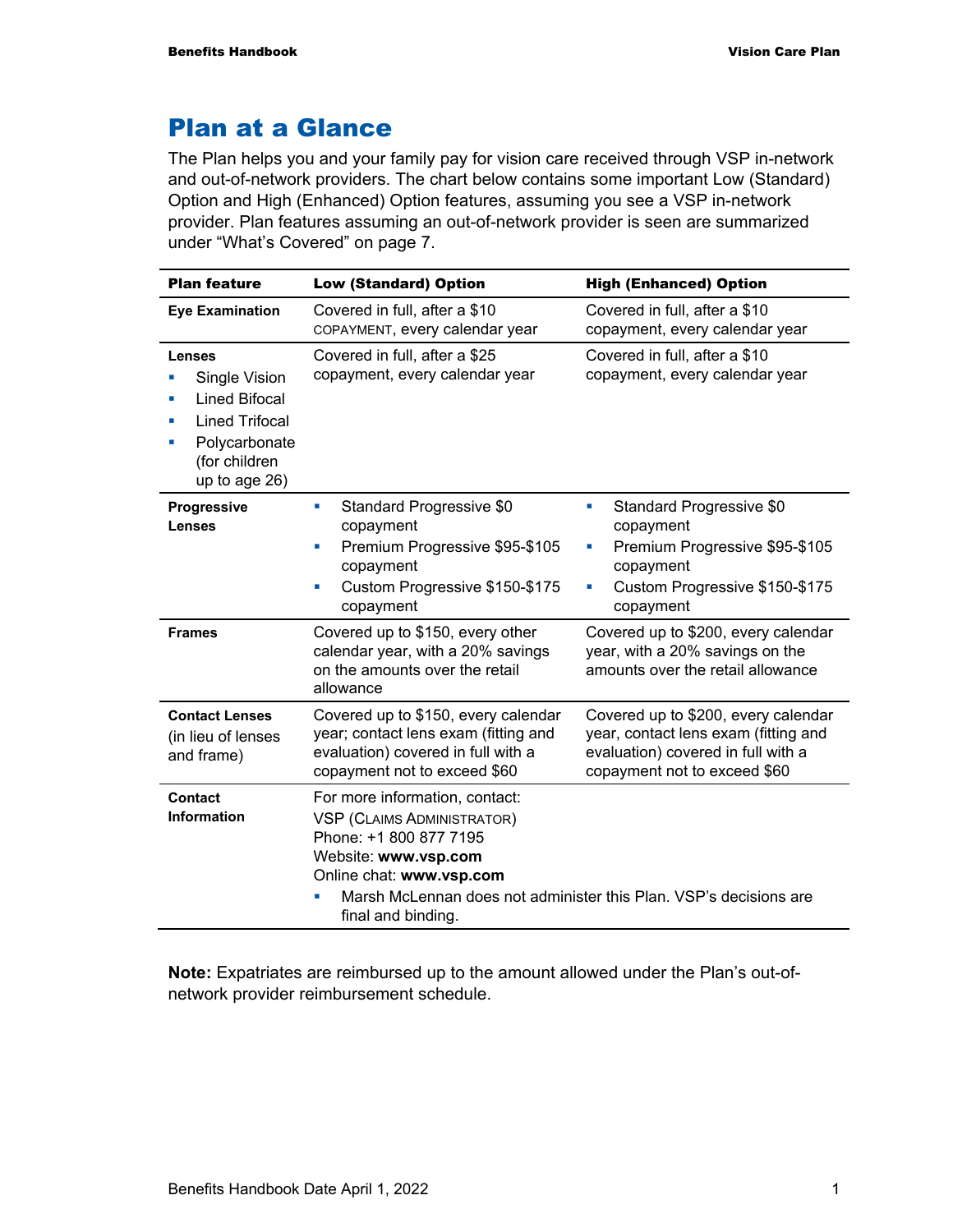# Participating in the Plan

You are eligible to participate in the Vision Care Plan if you meet the eligibility requirements described in the *Participating in Healthcare Benefits* section.

You have the option to cover your family members who meet the eligibility requirements that are described in the *Participating in Healthcare Benefits* section.

### Enrollment

To participate in this plan, you must enroll for coverage. You may enroll only:

- within 30 days of the date you become eligible to participate
- **u.** during Annual Enrollment
- within 30 days of a qualifying change in family status that makes you eligible to enroll
- within 30 days of losing other coverage that you had relied upon when you waived your opportunity to enroll in this plan.

Enrollment procedures for you and your ELIGIBLE FAMILY MEMBERS are described in the *Participating in Healthcare Benefits* section.

### Cost of Coverage

You pay the full cost of coverage for both you and your ELIGIBLE FAMILY MEMBERS.

The cost of your coverage depends on the level of coverage you choose. The cost may change each year.

You can choose from four levels of coverage within the Low (Standard) Option and the High (Enhanced) Option. Cost for each coverage level for eligible employees is shown below.

|                                                     | <b>Semi-monthly Cost</b> | <b>Weekly Cost</b> |  |
|-----------------------------------------------------|--------------------------|--------------------|--|
| <b>Employee Only</b>                                | \$3.38                   | \$1.56             |  |
| <b>Employee + Spouse/Domestic</b><br><b>Partner</b> | \$8.13                   | \$3.75             |  |
| Employee + Child(ren)                               | \$6.77                   | \$3.12             |  |
| <b>Employee + Family</b>                            | \$11.85                  | \$5.47             |  |

#### Low (Standard) Option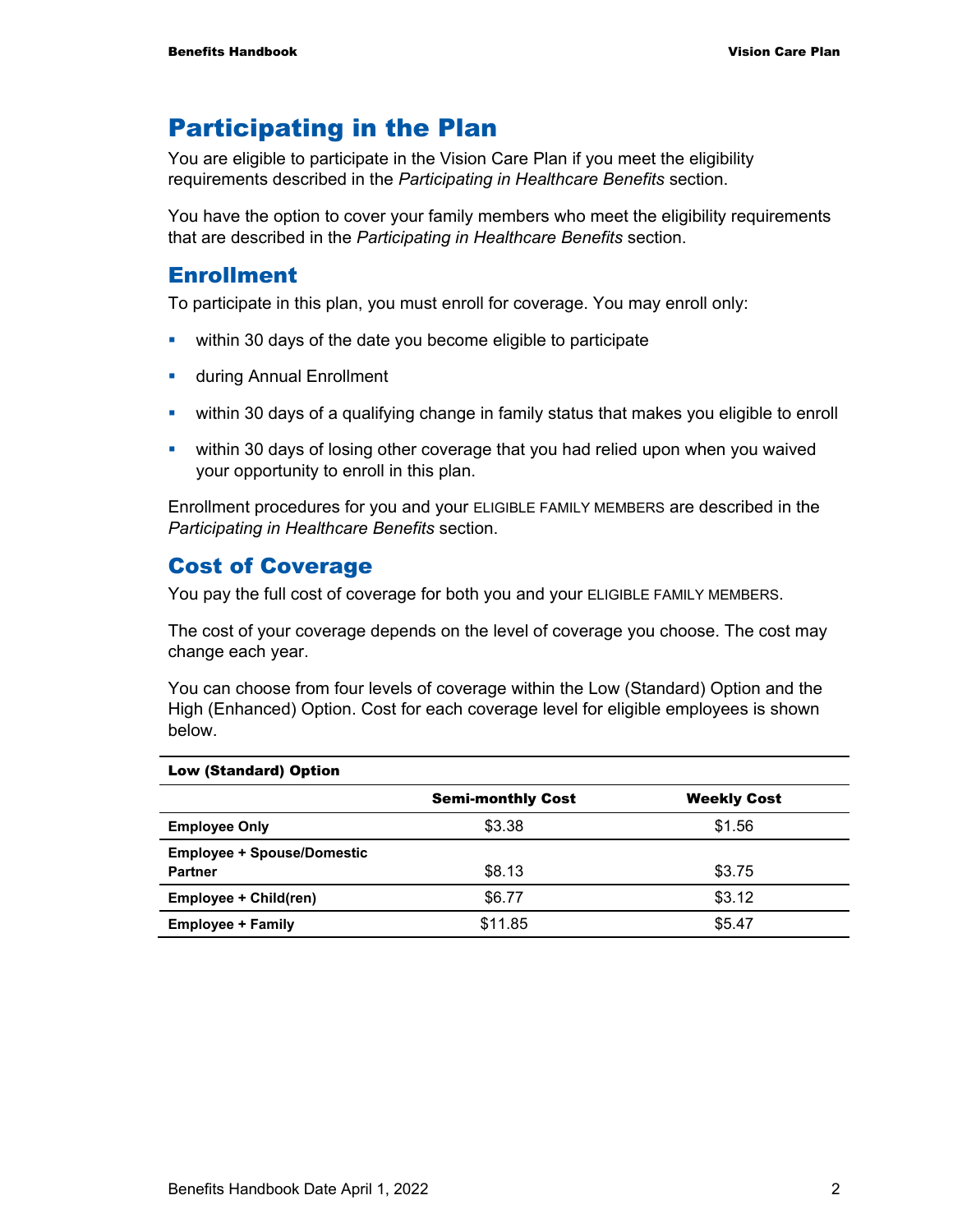| <b>High (Enhanced) Option</b>                       |                          |                    |
|-----------------------------------------------------|--------------------------|--------------------|
|                                                     | <b>Semi-monthly Cost</b> | <b>Weekly Cost</b> |
| <b>Employee Only</b>                                | \$5.47                   | \$2.52             |
| <b>Employee + Spouse/Domestic</b><br><b>Partner</b> | \$13.12                  | \$6.05             |
| Employee + Child(ren)                               | \$10.93                  | \$5.04             |
| <b>Employee + Family</b>                            | \$19.13                  | \$8.83             |

#### High (Enhanced) Option

See the *Participating in Healthcare Benefits* section for more information on the cost of your coverage, such as information about taxes.

#### *Imputed Income for Domestic Partner Coverage*

If you cover your domestic partner or your domestic partner's children, there may be imputed income for the value of the coverage for those family members. See the *Participating in Healthcare Benefits* section for more information on imputed income for domestic partner coverage.

#### Section 152 **Dependents**

If your domestic partner (or his or her child(ren)) qualifies as a dependent under IRS Section 152, imputed income does not apply.

#### The table below shows the imputed income amounts.

| <b>IMPUTED INTO THE TOT DUTTESTIC FRITTER COVERAGE IN THE VISION FRIM</b>                   |              |        |
|---------------------------------------------------------------------------------------------|--------------|--------|
|                                                                                             | Semi-monthly | Weekly |
| <b>Low (Standard)Option</b>                                                                 |              |        |
| <b>Employee + Domestic Partner (non-qualified)</b>                                          | \$4.75       | \$2.19 |
| Employee + Child(ren) (non-qualified)                                                       | \$3.39       | \$1.56 |
| Employee + Domestic Partner (non-qualified) &<br>Child(ren)                                 | \$5.08       | \$2.35 |
| Employee + Domestic Partner & Child(ren) (Domestic<br>Partner and Child(ren) non-qualified) | \$8.47       | \$3.91 |
| <b>High (Enhanced) Option</b>                                                               |              |        |
| <b>Employee + Domestic Partner (non-qualified)</b>                                          | \$7.65       | \$3.53 |
| Employee + Child(ren) (non-qualified)                                                       | \$5.46       | \$2.52 |
| Employee + Domestic Partner (non-qualified) &<br>Child(ren)                                 | \$8.20       | \$3.79 |
| Employee + Domestic Partner & Child(ren) (Domestic<br>Partner and Child(ren) non-qualified) | \$13.66      | \$6.31 |

#### **Imputed Income for Domestic Partner Coverage in the Vision Plan**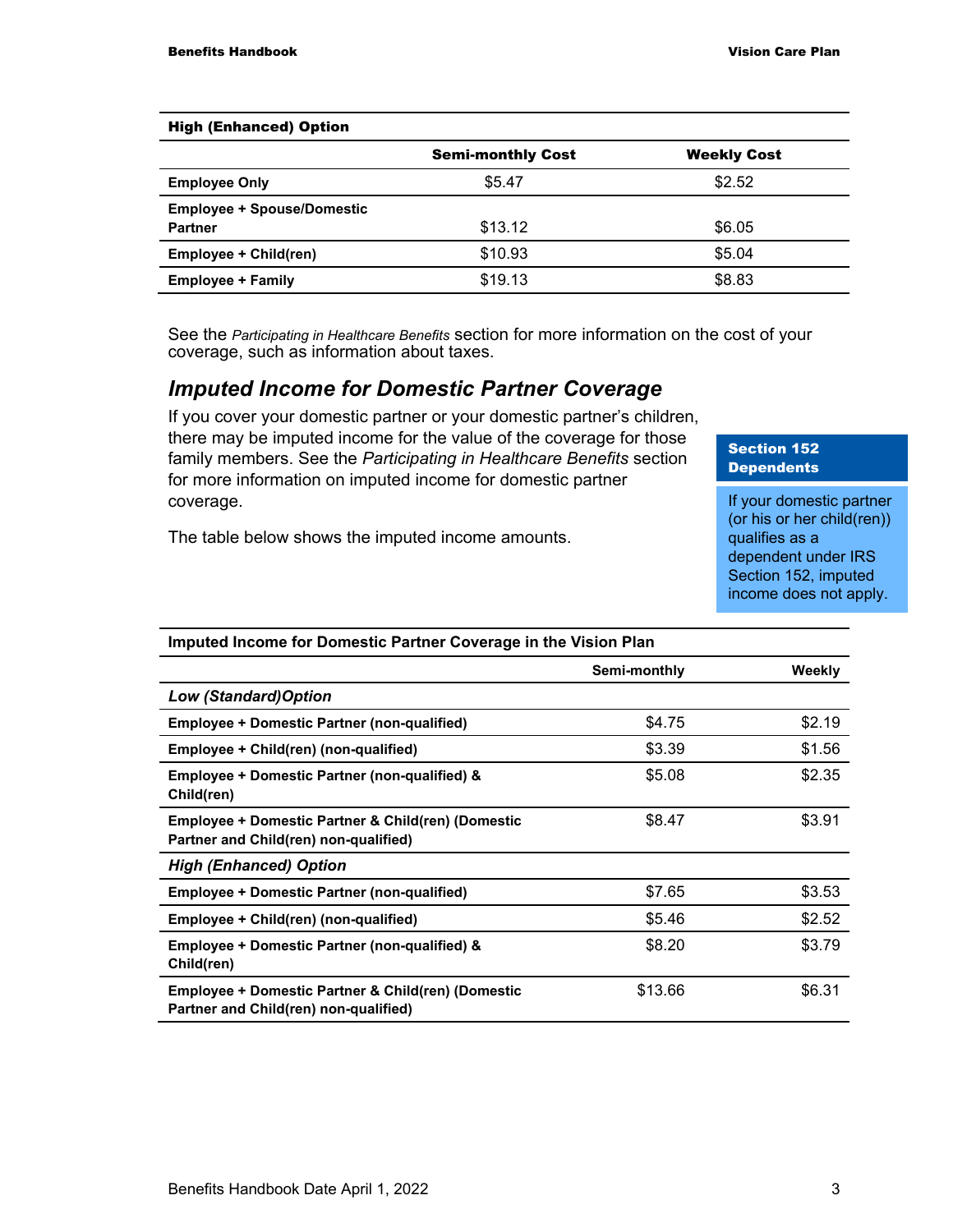#### ID Cards

With VSP, there are no ID cards.

Once your enrollment has been provided to VSP, you will be able to click on 'View My Benefits and Eligibility' through www.vsp.com to view your eligibility and coverage information. You will need to input the last four digits of your ID number (which is your Social Security Number), along with your first and last name.

When you are ready to receive services, simply:

- **find a VSP network doctor, then**
- **EXT** make an appointment and tell the doctor you are a VSP member through Marsh McLennan.

Your doctor and VSP will handle the rest.

# How the Plan Works

The Vision Care Plan provides coverage to help with you and your family's vision care expenses. As a participant in the Plan, services can be received from any VSP participating provider. When you use a non-participating provider, you will be reimbursed up to the Plan's out-of-network schedule allowance, summarized under "What's Covered" on page 7.

**Note:** Expatriates are reimbursed up to the amount allowed under the Plan's out-ofnetwork provider reimbursement schedule.

#### *Do I have to satisfy a deductible to use the Plan?*

There are no deductibles under the Plan.

### *Am I responsible for a copayment when I visit my VSP doctor?*

Yes, you will need to pay any applicable copayment(s) to the VSP doctor during your visit, if it's an in-network provider. Otherwise, there is a specific allowance, summarized under "What's Covered" on page 7. Copayments apply to both you and your family members covered under the Plan. Click on Verify Your Coverage through www.vsp.com for copayment information.

### Finding a VSP Network Doctor

Finding a VSP network doctor is easy. Visit VSP's online Doctor Directory at **www.vsp .com** or contact VSP's Member Services Department at +1 800 877 7195.

### *Once I find a VSP network doctor, or if I decide to change my VSP network doctor, how do I notify VSP of my selection?*

It is not necessary to notify VSP when selecting or changing VSP network doctors. When you're ready, simply make an appointment with your new VSP network doctor and inform them of your VSP coverage through Marsh McLennan.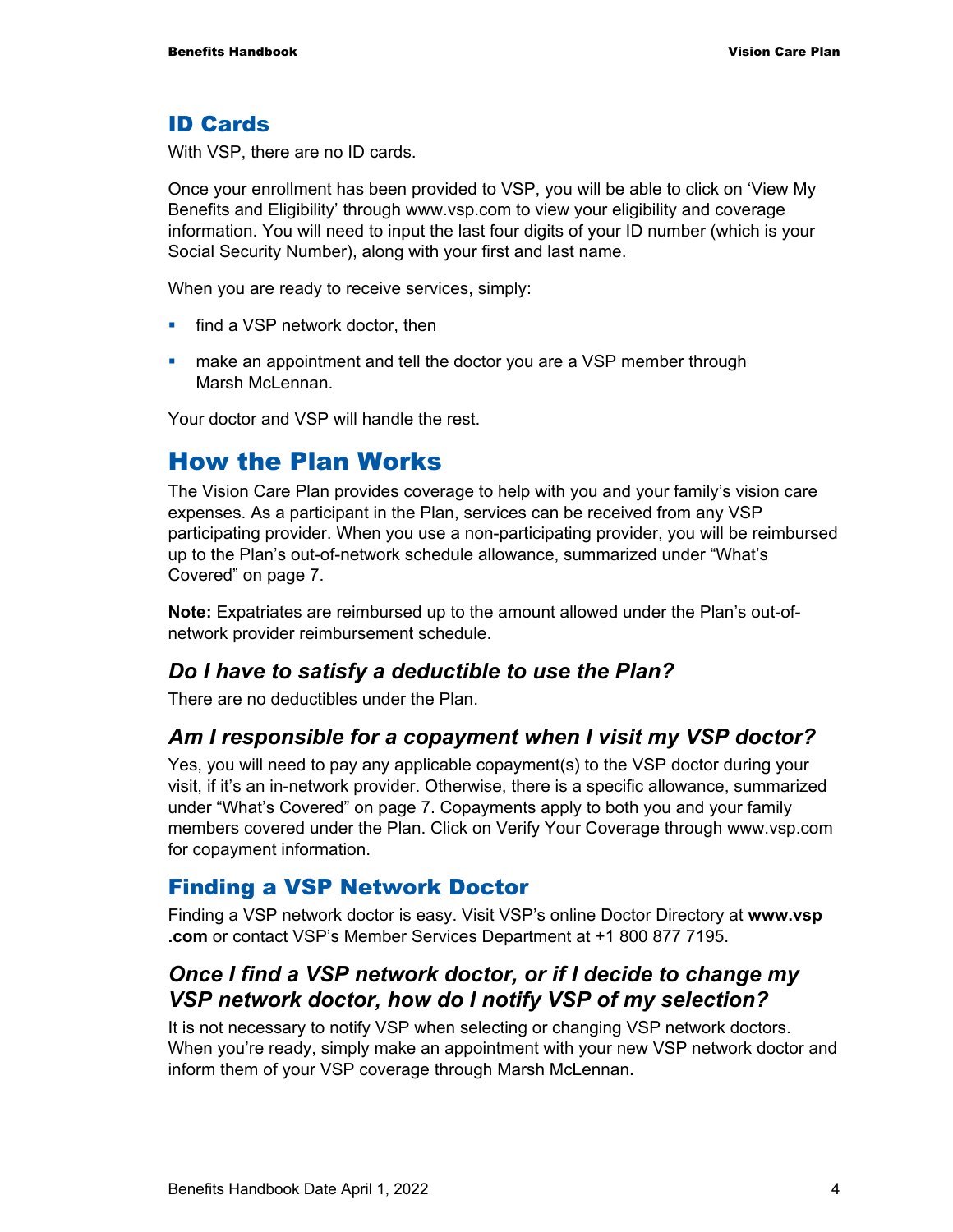### *Does VSP's network of doctors include optometrists as well as ophthalmologists?*

Yes, VSP's network of doctors includes professionally certified optometrists and ophthalmologists.

# Non-VSP Doctors

### *Can I see an out-of-network provider?*

Yes, when you use a non-participating provider, you will be reimbursed up to the Plan's out-of-network schedule of allowances.

# What to Know About Vision Care

### *Why should I have my eyes examined regularly?*

According to the American Optometric Association, routine eye exams can detect a number of serious health conditions such as glaucoma, cataracts, diabetes, and even cancer.

# *How frequently should I have my eyes examined?*

You and your doctor should determine the eye exam schedule that best meets your eye care needs. However, as a general rule, the American Optometric Association recommends that you should not go beyond two years to have your eyes examined. Those with a family history of eye diseases, diabetic patients, and anyone whose general health is poor or who are taking medications that may have potential side effects on the eye may need to have their eyes examined twice a year.

# *Do I need a special eye exam as I get close to, or past, age 40?*

The American Optometric Association recommends that you continue to have your regular eye exam at least every two years. As you age, you are more susceptible to certain eye diseases such as cataracts, glaucoma, and macular degeneration. Getting your eyes regularly examined helps your eye doctor detect the first signs of disease and prescribe the appropriate treatments to prevent vision loss.

# *When should my child have their first eye exam?*

The American Optometric Association recommends that children have their first regular eye exam at six months. A thorough exam should be done by age three because this is the age when a child's visual system undergoes its most rapid development and vision correction is most effective.

### *How frequently should children's eyes be examined after their initial exam?*

According to the American Optometric Association, children's eyes should be examined every two years—or more frequently if there is an eye or vision problem or a family history of eye disease. School children use their eyes more frequently than some adults to read and perform other school activities, so it's important for them to have regular eye exams. Also, it is important to remember that an eye screening typically offered at school only tests distance and will not detect some vision problems. Your child could have problems with near vision, eye coordination and focusing and still have 20/20 distance vision.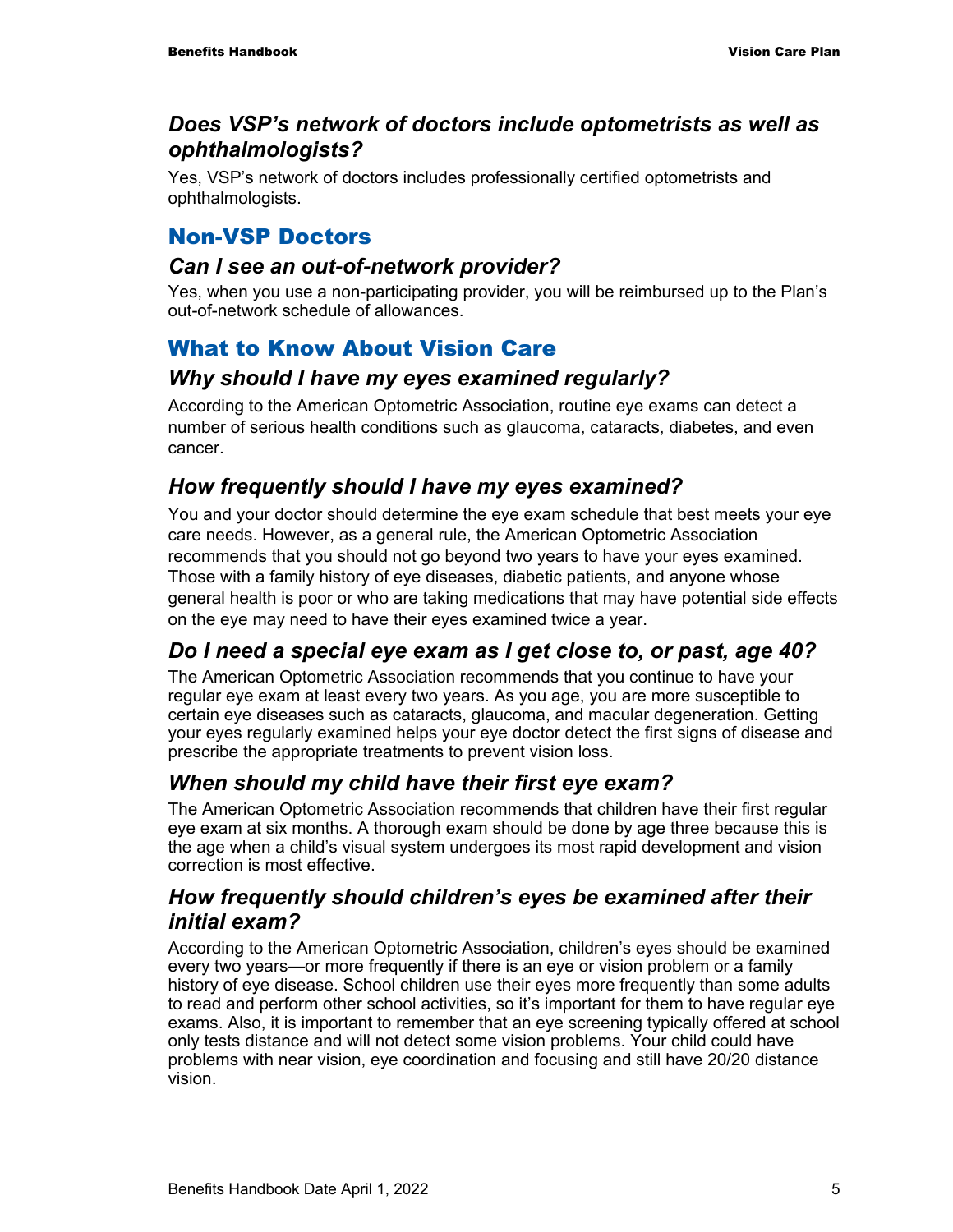### *What is the difference between a routine eye exam and a contact lens exam?*

Routine eye exams are designed to detect vision problems and are an important preventive measure for maintaining your overall health and wellness. In fact, according to the American Optometric Association, a thorough eye exam can detect certain medical conditions, such as glaucoma and diabetes.

Contact lens exams are designed to evaluate your vision with contact lenses. Although your vision may be clear and you feel no discomfort from your lenses, there are potential risk factors with improper wearing or fitting of contact lenses that can affect the overall health of your eyes.

### *Why is the contact lens exam not covered as part of my routine eye exam?*

The Plan covers routine eye exams. A contact lens exam is an additional exam for contact lens wearers to determine the proper size and shape of contact lenses for your eyes and to evaluate your vision with the contact lenses. Depending on your needs, a doctor will provide services, such as training and education. You should discuss the services that your doctor provides to better understand the value of the contact lens exam, as well as the extent of the services necessary for your own eye health.

# Coordinating with other plans

### *How are other plans' benefits coordinated with benefits under this Plan?*

To coordinate benefits, the patient must provide the VSP network doctor with both covered members' names and the employee's social security number.

# *What if I am covered under two VSP plans?*

If you are covered by two VSP plans, the following options for coordinating benefits exist:

#### **One pair of glasses:** When the patient obtains one complete pair of glasses, the VSP benefits can be coordinated to offset plan COPAYMENT(s), lens options and/or frame overage.

- **Contact lenses:** When the patient receives contact lenses and an eye exam, the exam can be paid using the primary benefit. The contact lens allowances under both plans can be applied toward the contact lenses.
- **Contact lenses and glasses:** When a patient receives prescription glasses (lenses and frame) or contact lenses, the secondary plan amounts available for services received through the primary plan (lenses, frame or contacts) can be applied to offset out-of-pocket expenses.

#### For More Information

For more information on how benefits are coordinated if you have coverage from another plan, the *Participating in Healthcare Benefits* section.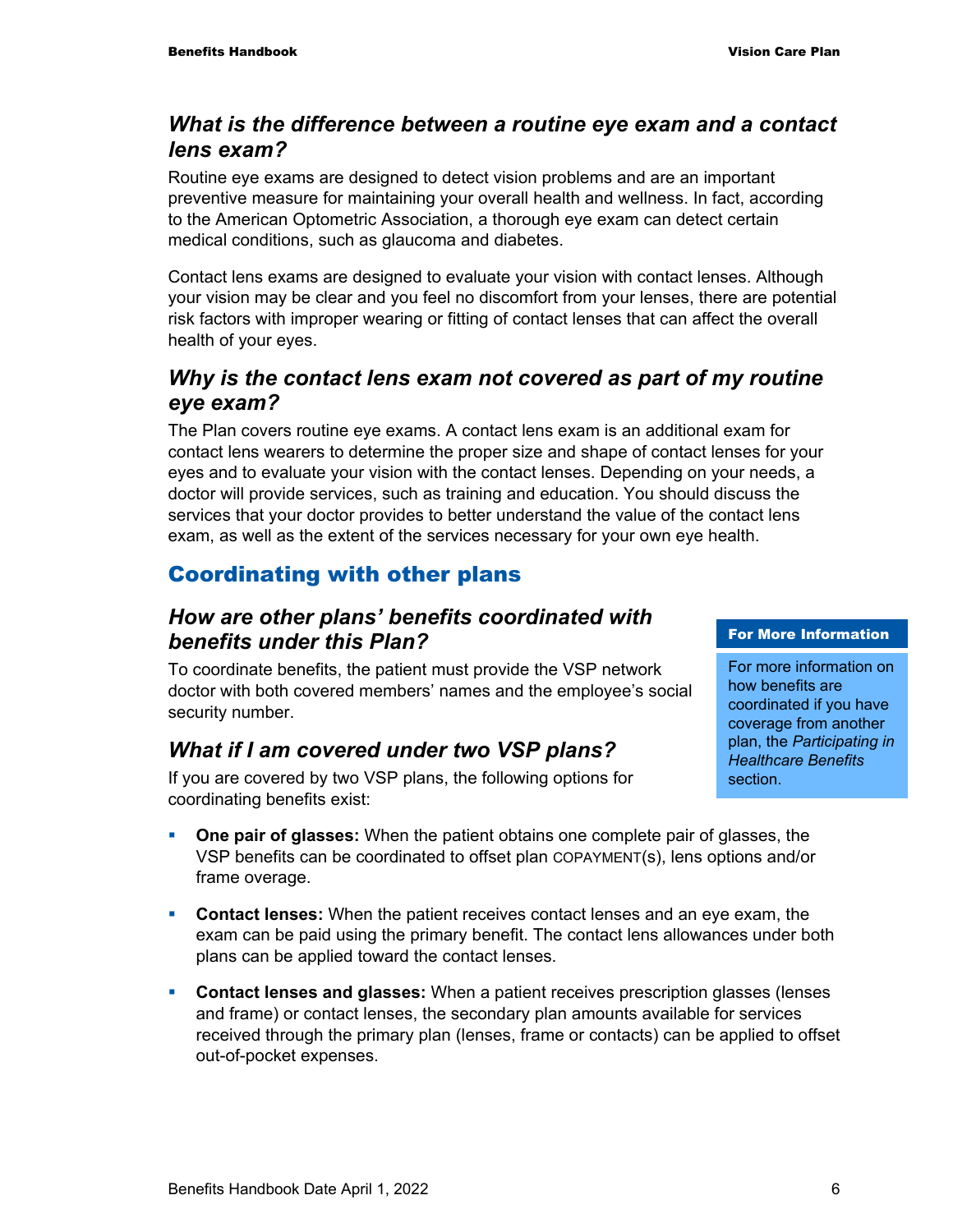When VSP administers the secondary plan, the member will receive a specified allowance for each service (exam, lenses, frame or contacts) that will be used to pay up to, but not more than the billed amount. Only services received on the primary benefit may be used for coordinating like services on the secondary benefit. Secondary allowances are applied first to the same service of the primary plan. Any remaining amount may be used to cover additional expenses on other services. If you have questions, contact VSP's Member Services Department at +1 800 877 7195.

# What's Covered

| <b>Vision Care Plan</b>                                                                                                                                    | <b>Low (Standard) Option</b>                                                                                                                                                                                                                                                                                           | <b>High (Enhanced) Option</b>                                                                                                                                                                                                                                                                                        |
|------------------------------------------------------------------------------------------------------------------------------------------------------------|------------------------------------------------------------------------------------------------------------------------------------------------------------------------------------------------------------------------------------------------------------------------------------------------------------------------|----------------------------------------------------------------------------------------------------------------------------------------------------------------------------------------------------------------------------------------------------------------------------------------------------------------------|
| <b>Coverage for In-Network Providers</b>                                                                                                                   |                                                                                                                                                                                                                                                                                                                        |                                                                                                                                                                                                                                                                                                                      |
| <b>Eye Examination</b>                                                                                                                                     | Covered in full, after a \$10<br>COPAYMENT, every calendar year                                                                                                                                                                                                                                                        | Covered in full, after a \$10<br>copayment, every calendar year                                                                                                                                                                                                                                                      |
| Lenses<br>Single Vision<br><b>Lined Bifocal</b><br>$\mathcal{L}_{\mathcal{A}}$<br><b>Lined Trifocal</b><br>Polycarbonate<br>(for children up to<br>age 26) | Covered in full, after a \$25<br>copayment, every calendar year                                                                                                                                                                                                                                                        | Covered in full, after a \$10<br>copayment, every calendar year                                                                                                                                                                                                                                                      |
| <b>Progressive Lenses</b>                                                                                                                                  | Standard Progressive \$0<br>u,<br>copayment<br>Premium Progressive \$95-<br>×<br>\$105 copayment<br>Custom Progressive \$150-<br>ш<br>\$175 copayment                                                                                                                                                                  | Standard Progressive \$0<br>L.<br>copayment<br>Premium Progressive \$95-\$105<br>×,<br>copayment<br>Custom Progressive \$150-\$175<br>copayment                                                                                                                                                                      |
| <b>Frames</b>                                                                                                                                              | Covered up to \$150, every other<br>calendar year, with a 20%<br>savings on the amounts over the<br>retail allowance                                                                                                                                                                                                   | Covered up to \$200, every calendar<br>year, with a 20% savings on the<br>amounts over the retail allowance                                                                                                                                                                                                          |
| <b>Contact Lenses (in</b><br>lieu of Lenses and<br>Frame)                                                                                                  | Covered up to \$150, every<br>calendar year, contact lens exam<br>(fitting and evaluation) covered<br>in full with a copayment not to<br>exceed \$60. VSP has partnered<br>with leading contact lens<br>manufacturers to provide VSP<br>members exclusive offers. Visit<br>www.specialoffers.vsp.com to<br>learn more. | Covered up to \$200, every calendar<br>year, contact lens exam (fitting and<br>evaluation) covered in full with a<br>copayment not to exceed \$60. VSP<br>has partnered with leading contact<br>lens manufacturers to provide VSP<br>members exclusive offers. Visit www<br>.specialoffers.vsp.com to learn<br>more. |

The table below summarizes the Plan's coverage levels.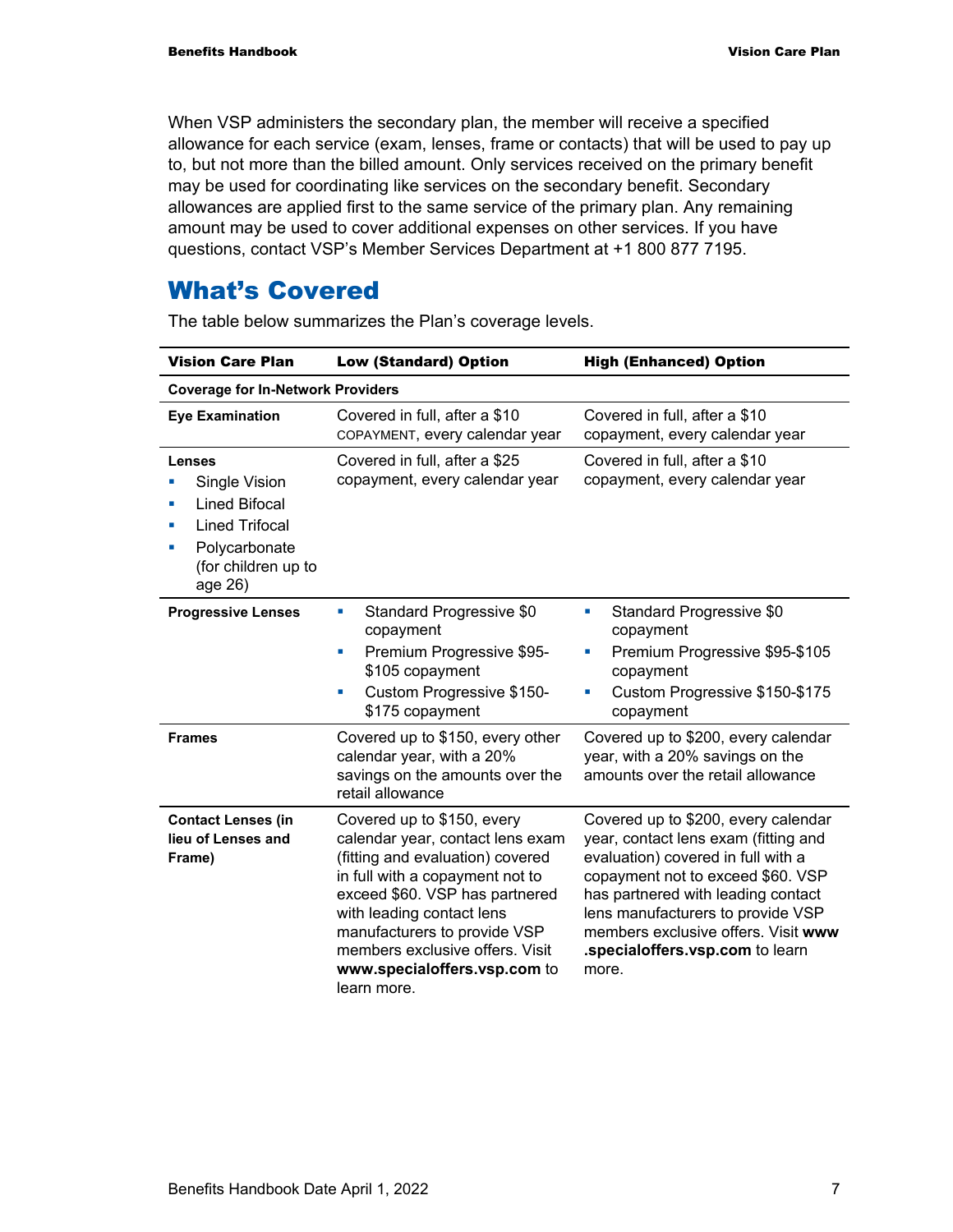| <b>Vision Care Plan</b>                                                                                            | <b>Low (Standard) Option</b>                                                                                                                                                                            | <b>High (Enhanced) Option</b>                                                                                                                                                                         |
|--------------------------------------------------------------------------------------------------------------------|---------------------------------------------------------------------------------------------------------------------------------------------------------------------------------------------------------|-------------------------------------------------------------------------------------------------------------------------------------------------------------------------------------------------------|
| <b>Medically Necessary</b><br><b>Contact Lenses (in</b><br>lieu of Lenses and<br>Frame) [requires VSP<br>approval] | Covered in full after a \$25 copay<br>every calendar year<br>No copay required for contact<br>lens exam (fitting and evaluation)                                                                        | Covered in full after a \$10 copay<br>every calendar year<br>No copay required for contact lens<br>exam (fitting and evaluation)                                                                      |
| <b>UV Coating</b>                                                                                                  | Up to a 25% savings off the retail<br>price                                                                                                                                                             | Up to a 25% savings off the retail<br>price                                                                                                                                                           |
| Tint (Solid and<br>ш<br>Gradient)                                                                                  | Up to a 25% savings off the retail<br>price                                                                                                                                                             | Up to a 25% savings off the retail<br>price                                                                                                                                                           |
| Scratch<br>×<br>Resistance                                                                                         | Up to a 25% savings off the retail<br>price                                                                                                                                                             | Up to a 25% savings off the retail<br>price                                                                                                                                                           |
| <b>Basic</b><br>$\blacksquare$<br>Polycarbonate<br>(for adults over<br>age 26)                                     | Up to a 25% savings off the retail<br>price                                                                                                                                                             | Up to a 25% savings off the retail<br>price                                                                                                                                                           |
| <b>Standard Anti-</b><br>ш<br>Reflective                                                                           | Up to a 25% savings off the retail<br>price                                                                                                                                                             | Up to a 25% savings off the retail<br>price                                                                                                                                                           |
| <b>Laser Vision</b><br><b>Correction (PRK,</b><br><b>LASIK and Custom</b><br>LASIK)                                | Savings average 15 - 20%<br>u,<br>off the regular price or 5% off<br>the promotional price.<br>Discounts only available<br>from contracted facilities.                                                  | L.<br>Savings average 15 - 20% off<br>the regular price or 5% off the<br>promotional price. Discounts<br>only available from contracted<br>facilities.                                                |
| <b>Additional Pairs of</b><br><b>Prescription Glasses</b>                                                          | 20% savings on additional<br>ш<br>glasses and sunglasses,<br>including lens<br>enhancements, from any<br>VSP doctor within 12 months<br>of your last WellVision<br>Exam.                                | 20% savings on additional<br>ш<br>glasses and sunglasses,<br>including lens enhancements,<br>from any VSP doctor within 12<br>months of your last WellVision<br>Exam.                                 |
| <b>Replacement Contact</b><br><b>Lenses</b>                                                                        | 15% off the contact lens exam<br>(discount does not apply to the<br>contact lens materials)                                                                                                             | 15% off the contact lens exam<br>(discount does not apply to the<br>contact lens materials)                                                                                                           |
| <b>Mail Order Contact</b><br><b>Lenses</b>                                                                         | Convenient home or office<br>delivery options may be<br>available from your VSP doctor.                                                                                                                 | Convenient home or office delivery<br>options may be available from your<br>VSP doctor.                                                                                                               |
| <b>Coverage for Out-of-Network Providers</b>                                                                       |                                                                                                                                                                                                         |                                                                                                                                                                                                       |
| <b>Eye Examination</b>                                                                                             | Up to a \$45 allowance<br>ш                                                                                                                                                                             | Up to a \$45 allowance<br>ш                                                                                                                                                                           |
| Lenses<br>Single Vision<br><b>Lined Bifocal</b><br><b>Lined Trifocal</b>                                           | Single Vision: Up to \$30<br>u,<br>allowance<br>Lined Bifocal: Up to \$50<br>ш<br>allowance<br>Lined Trifocal Lenses: Up<br>a,<br>to \$65 allowance<br>Progressive Lenses: Up to<br>×<br>\$50 allowance | Single Vision: Up to \$30<br>ш<br>allowance<br>Lined Bifocal: Up to \$50<br>ш<br>allowance<br>Lined Trifocal Lenses: Up to \$65<br>ш<br>allowance<br>Progressive Lenses: Up to \$50<br>×<br>allowance |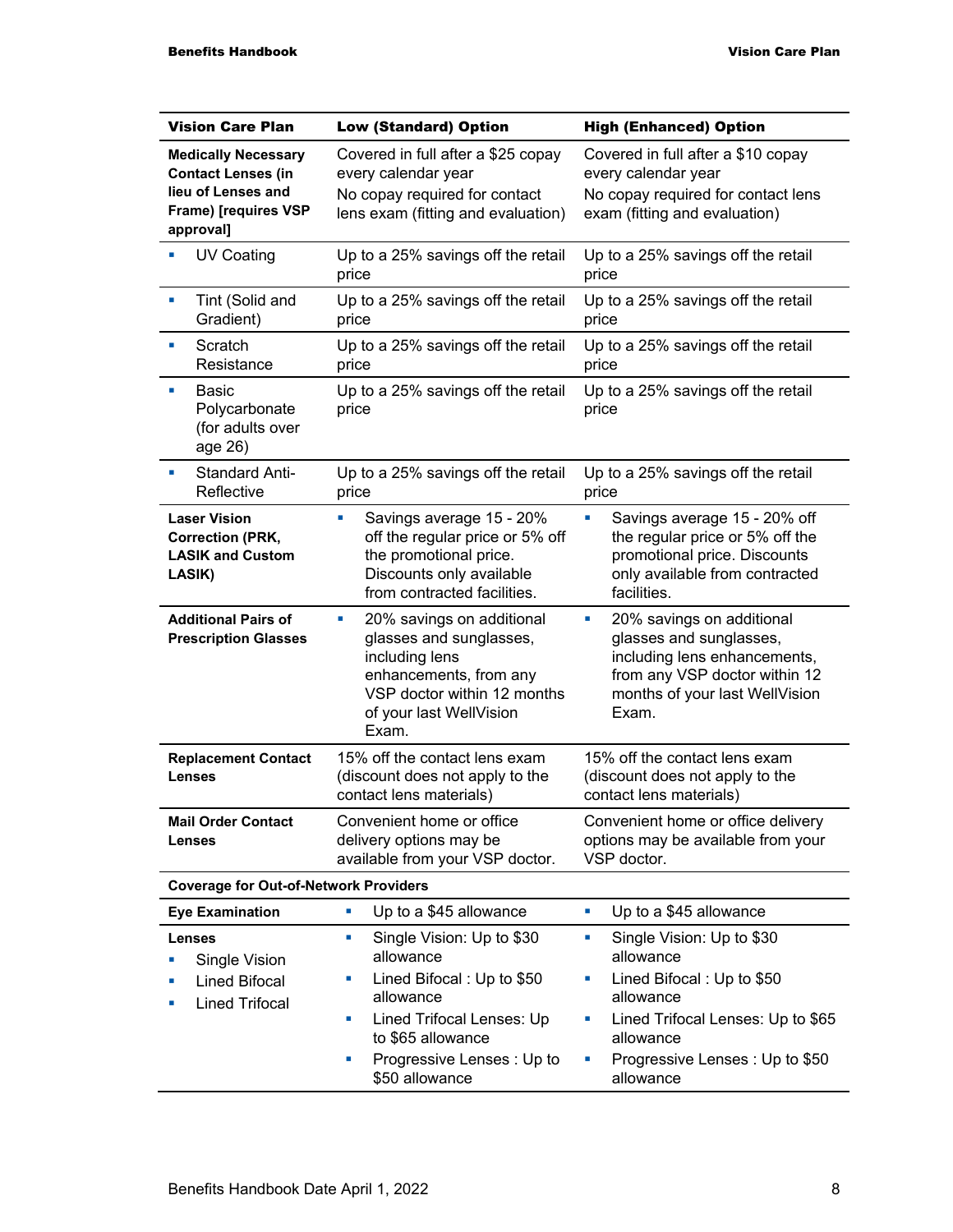| <b>Vision Care Plan</b>        | <b>Low (Standard) Option</b> | <b>High (Enhanced) Option</b> |
|--------------------------------|------------------------------|-------------------------------|
| <b>Frames</b>                  | Up to \$70 allowance<br>a.   | Up to \$70 allowance          |
| <b>Contact Lenses (in lieu</b> | Up to \$105 allowance        | Up to \$105 allowance         |
| of Lenses and Frame)           | $\mathbf{r}$                 | ×                             |
| <b>Medically Necessary</b>     | Up to \$210 allowance        | Up to \$210 allowance         |
| <b>Contact Lenses</b>          | $\mathcal{L}_{\mathcal{A}}$  | ш                             |

#### More on Covered Services

#### *Can I choose contact lenses instead of glasses?*

Yes, the Plan provides coverage for either glasses or contact lenses. Keep in mind that by choosing contact lenses you will not be eligible to receive glasses (lenses and a frame) during the same service period.

#### *Does the Plan cover contact lens accessories and solutions?*

No. The Plan does not cover contact lens accessories and solutions.

#### *Do all VSP network doctors have a selection of frames I can choose from?*

Yes, all VSP network doctors have a selection of frames in their offices.

### *Am I limited to the kind of frame I can pick?*

Your VSP frame benefit offers you the freedom to choose a frame that complements your appearance and lifestyle. If you choose a frame exceeding your plan allowance, you'll be responsible for paying this amount (less a 20% discount on your out-of-pocket costs available through VSP network doctors) in addition to any applicable copayments at the time of your visit.

#### *Does the Plan cover lens options?*

Both the High (Enhanced) Option and Low (Standard) Option cover standard Progressive lenses. Premium and Custom Progressive lenses are discounted at varying costs to you depending on the type of Progressive lens. Please see "What's Covered" on page 7 for additional information.

Under both options, VSP network doctors offer an average savings of 20 - 25% off the retail price on lens options, such as scratch resistant and anti-reflective coatings.

#### *Does the Plan cover replacement eyeglasses or contact lenses?*

No. The Plan does not cover replacement eyeglasses or contact lenses. However, for contact lenses, the Plan does cover a replacement contact lens exam at a 15% discount. Please see "What's Covered" for additional information. If you need to replace your prescription eyewear, VSP network doctors provide a 20% savings on additional prescription glasses and sunglasses. Also visit **www.specialoffers.vsp.com** to learn about exclusive offers for contact lenses.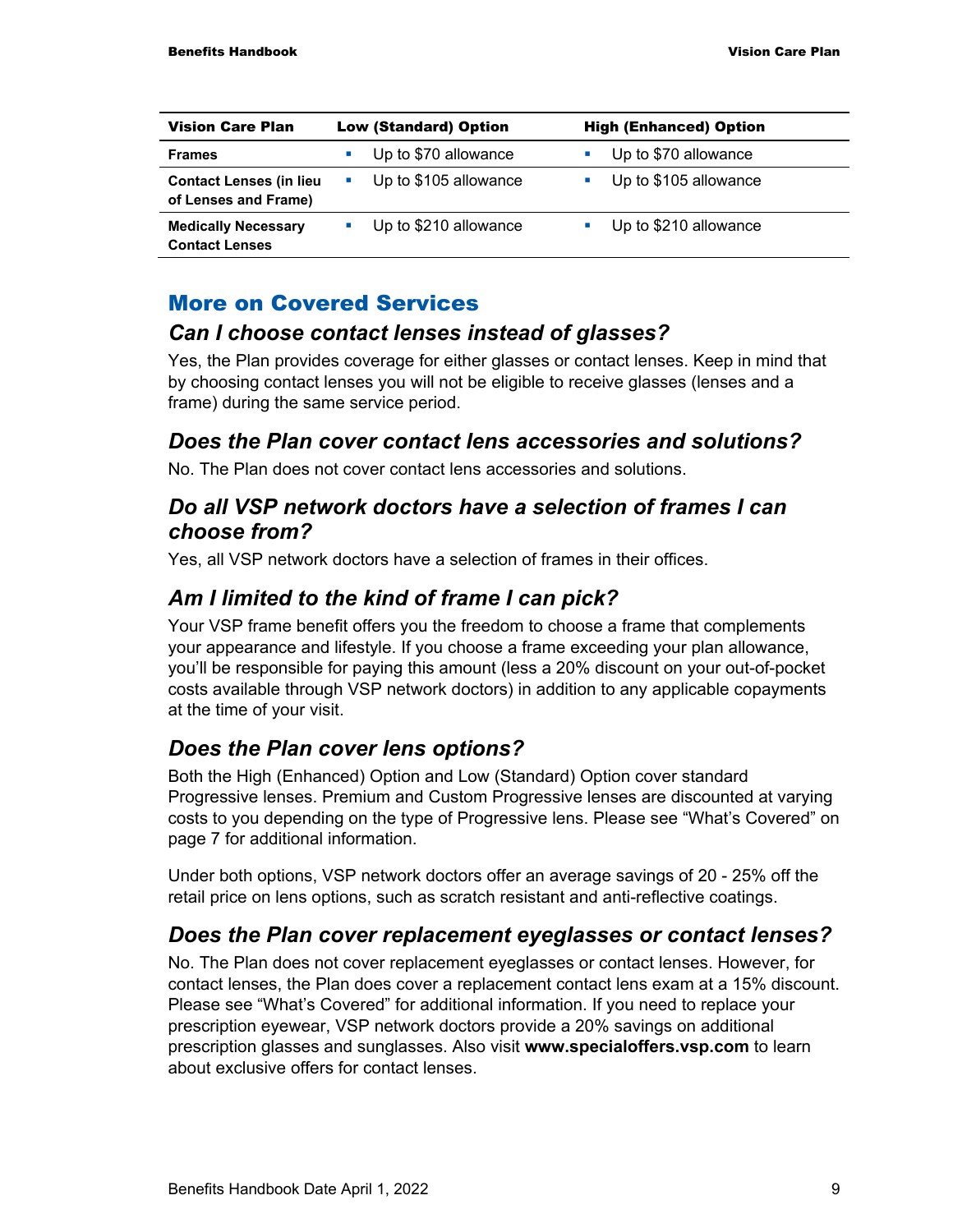### *Does the Plan cover prescription and non-prescription sunglasses?*

No. The Vision Care Plan covers prescription lenses if it's the first pair of prescription sunglasses. Polarization or tinting will have additional costs. If the sunglasses are a second pair of glasses you will receive a 20% discount on the glasses (including lens enhancements) from any VSP doctor within 12 months of your last WellVision Exam.

### *Does the Plan cover safety eyewear?*

No. The Vision Care Plan does not cover safety eyewear. However, you will receive a 20% savings from a VSP doctor within 12 months of your last WellVision Exam.

# *How can I find out more about Laser Vision Correction?*

VSP offers discounted services for laser vision correction surgery to correct such visual acuity problems as near sightedness, farsightedness and even astigmatism. For more details, look for Laser Vision Correction at www.vsp.com.

You undergo laser vision correction surgery at your own risk; neither VSP nor Marsh McLennan can be held responsible for the outcome.

# What's Not Covered

### *There is no benefit for professional services or materials connected with:*

- Orthoptics or vision training and any associated supplemental testing; plano lenses; or two pairs of glasses in lieu of bifocals
- **Replacement of lenses and frames furnished under this Plan which are lost or** broken, except at the normal intervals when services are otherwise available
- **Medical or surgical treatment of the eyes**
- Any eye examination, or any corrective eye wear, required by an employer as a condition of employment
- **Corrective vision treatment of experimental nature such as but not limited to Radial** Keratotomy (RK) and Photorefractive Keratectomy (PRK) surgery.

# Filing a Claim

### *Do I need to fill out a claim form for in-network eyecare services?*

No. If you use an in-network provider, you do not need to complete any paperwork or forms. Simply call a VSP network doctor to schedule an appointment and tell them you're a VSP member through Marsh McLennan. The doctors and VSP will handle the rest.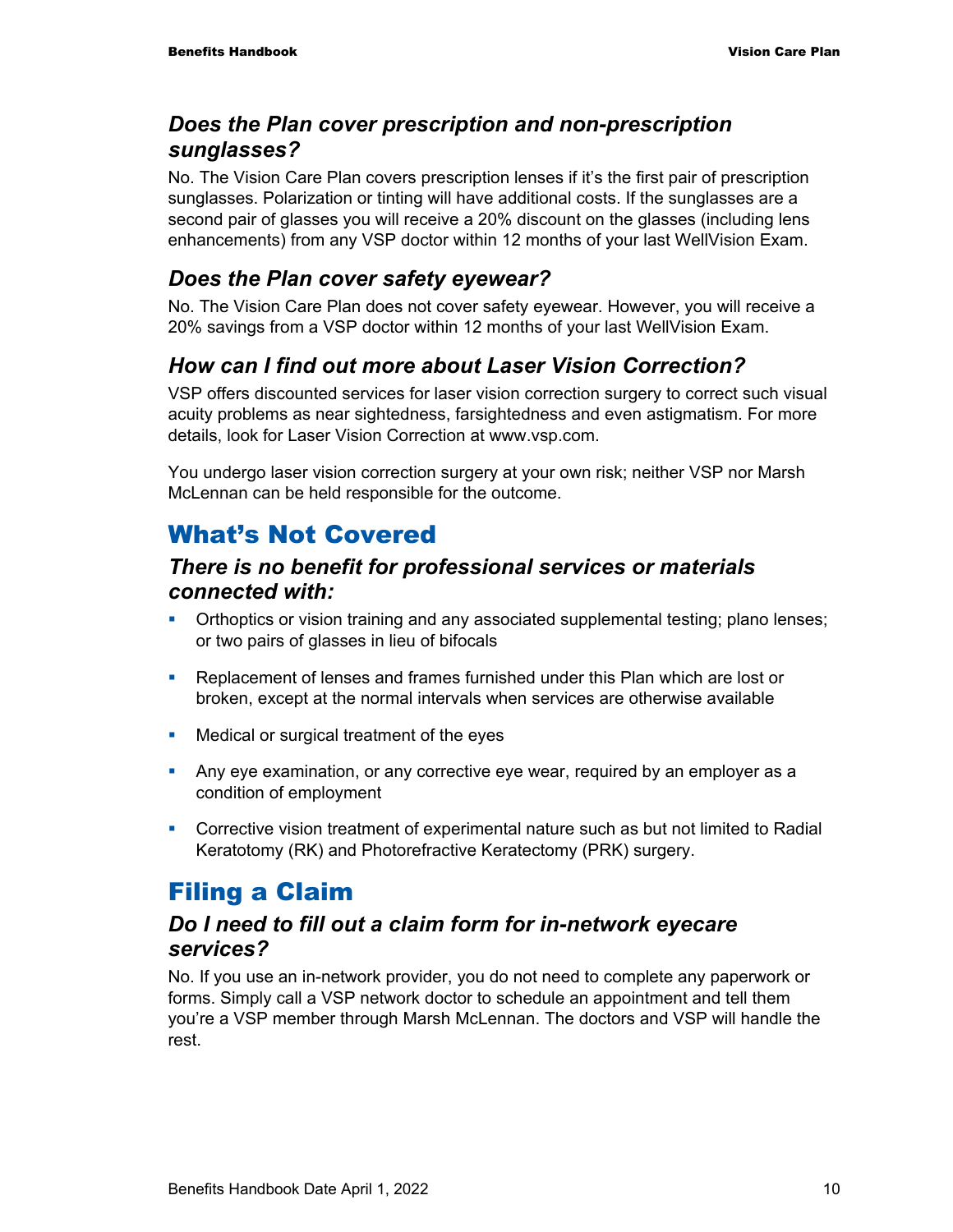# **Glossary**

#### CLAIMS ADMINISTRATOR

Vendor that administers the Plan and processes claims; the vendor's decisions are final and binding.

#### COPAYMENT

An amount you pay for a covered service each time you use that service.

#### COVERED SERVICE(S)

See the detailed list of covered vision services covered under the plan.

Covered vision services must be provided:

- **when the plan is in effect**
- **•** prior to the effective date of any of the individual termination conditions set forth in this Summary Plan Description
- only when the person who receives services is a covered person and meets all eligibility requirements specified in the plan.

Decisions about whether to cover new technologies, procedures and treatments will be consistent with conclusions of prevailing medical research based on well-conducted randomized trials or group studies.

The Claims Administrator determines only the extent to which a service or supply is covered under the plan and not whether the service or supply should be rendered. The coverage determination is made using the descriptions of covered charges included in this section and the Claims Administrator's own internal guidelines. The decision to accept a service or obtain a supply is yours.

#### ELIGIBLE FAMILY MEMBERS

To cover an eligible family member, you will be required to certify in the Mercer Marketplace Benefits Enrollment Website that your eligible family member meets the eligibility criteria as defined below.

Spouse/Domestic Partner means:

Adding a spouse or same gender or opposite gender domestic partner to certain benefits coverage is permitted upon employment or during the Annual Enrollment period for coverage effective the following January 1<sup>st</sup> if you satisfy the plans' criteria, or immediately upon satisfying the plans' criteria if you previously did not qualify.

#### *Spouse / Domestic Partner*

 You have already received a marriage license from a US state or local authority, or registered your domestic partnership with a US state or local authority.

#### *Spouse Only*

 Although not registered with a US state or local authority, your relationship constitutes a marriage under US state or local law (e.g., common law marriage or a marriage outside the US that is honored under US state or local law).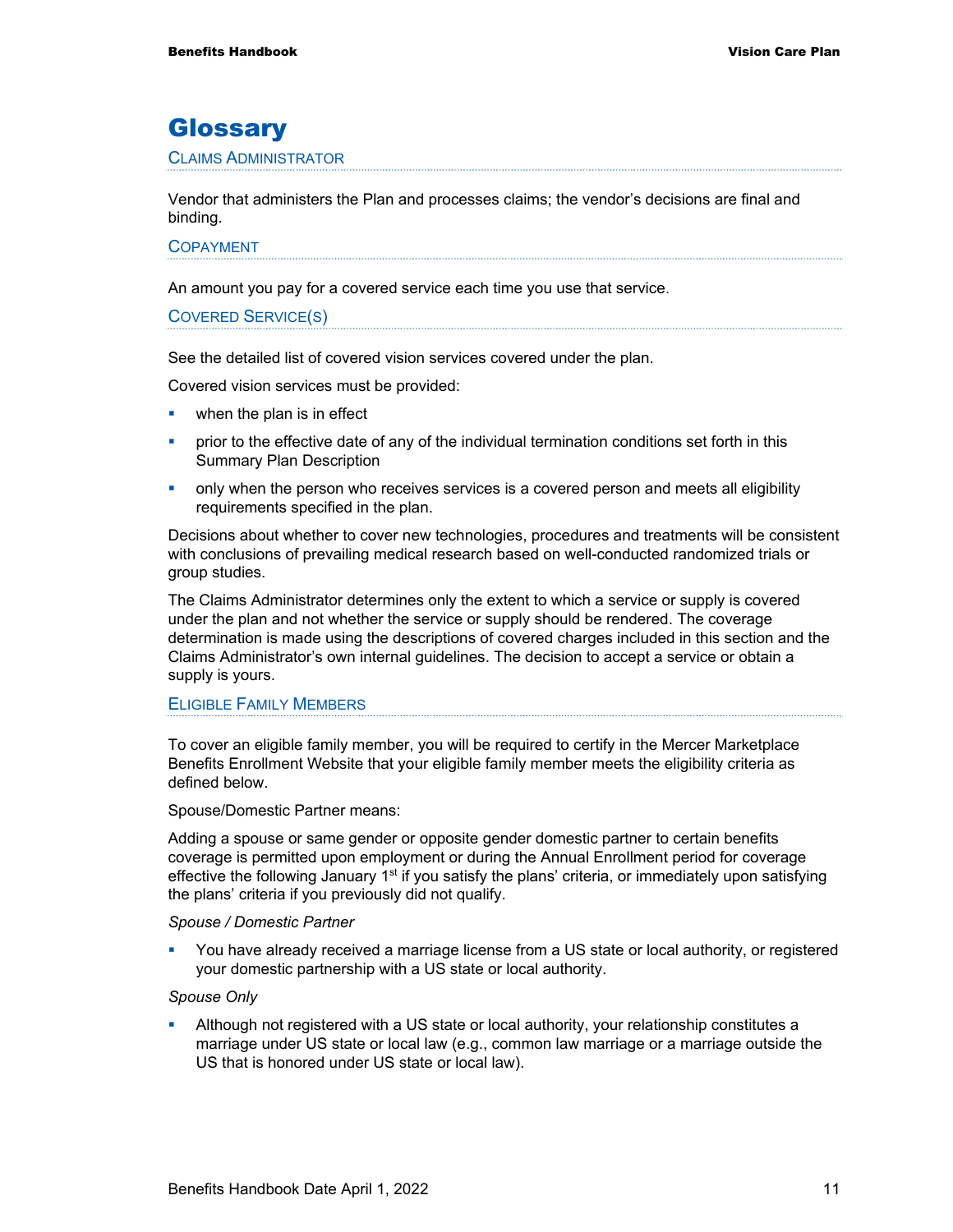#### *Domestic Partner Only*

- Although not registered with a US state or local authority, your relationship constitutes an eligible domestic partnership. To establish that your relationship constitutes an eligible domestic partnership you and your domestic partner must:
	- be at least 18 years old
	- − not be legally married, under federal law, to each other or anyone else or part of another domestic partnership during the previous 12 months
	- − currently be in an exclusive, committed relationship with each other that has existed for at least 12 months and is intended to be permanent
	- − currently reside together, and have resided together for at least the previous 12 months, and intend to do so permanently
	- have agreed to share responsibility for each other's common welfare and basic financial obligations
	- not be related by blood to a degree of closeness that would prohibit marriage under applicable state law.

Marsh McLennan reserves the right to require documentary proof of your domestic partnership or marriage at any time, for the purpose of determining benefits eligibility. If requested, you must provide documents verifying the registration of your domestic partnership with a state or local authority, your cohabitation and/or mutual commitment, or a marriage license that has been approved by a state or local government authority.

Child/Dependent Child means:

- **vour biological child**
- a child for whom you or your spouse are the legally appointed guardian with full financial responsibility
- the child of a domestic partner
- your stepchild
- your legally adopted child or a child or child placed with you for adoption.

**Note:** Any child that meets one of these eligibility requirements and who is incapable of self support by reason of a total physical or mental disability as determined by the Claims Administrator, may be covered beyond the end of the calendar year in which the child attains age 26.

Dependent children are eligible for healthcare coverage until the end of the calendar year in which they attain age 26. This eligibility provision applies even if your child is married, has access to coverage through his or her employer, doesn't attend school full-time or doesn't live with you, and is not your tax dependent.

**Note:** While married children are eligible for healthcare coverage under your plan until the end of the calendar year in which they attain age 26, this provision does not apply to your child's spouse and/or child(ren), unless you or your spouse is the child's legally appointed guardian with full financial responsibility.

The Company has the right to require documentation to verify dependency (such as a copy of the court order appointing legal guardianship). Company medical coverage does not cover foster children or other children living with you, including your grandchildren, unless you are their legal guardian with full financial responsibility—that is, you or your spouse claims them as a dependent on your annual tax return.